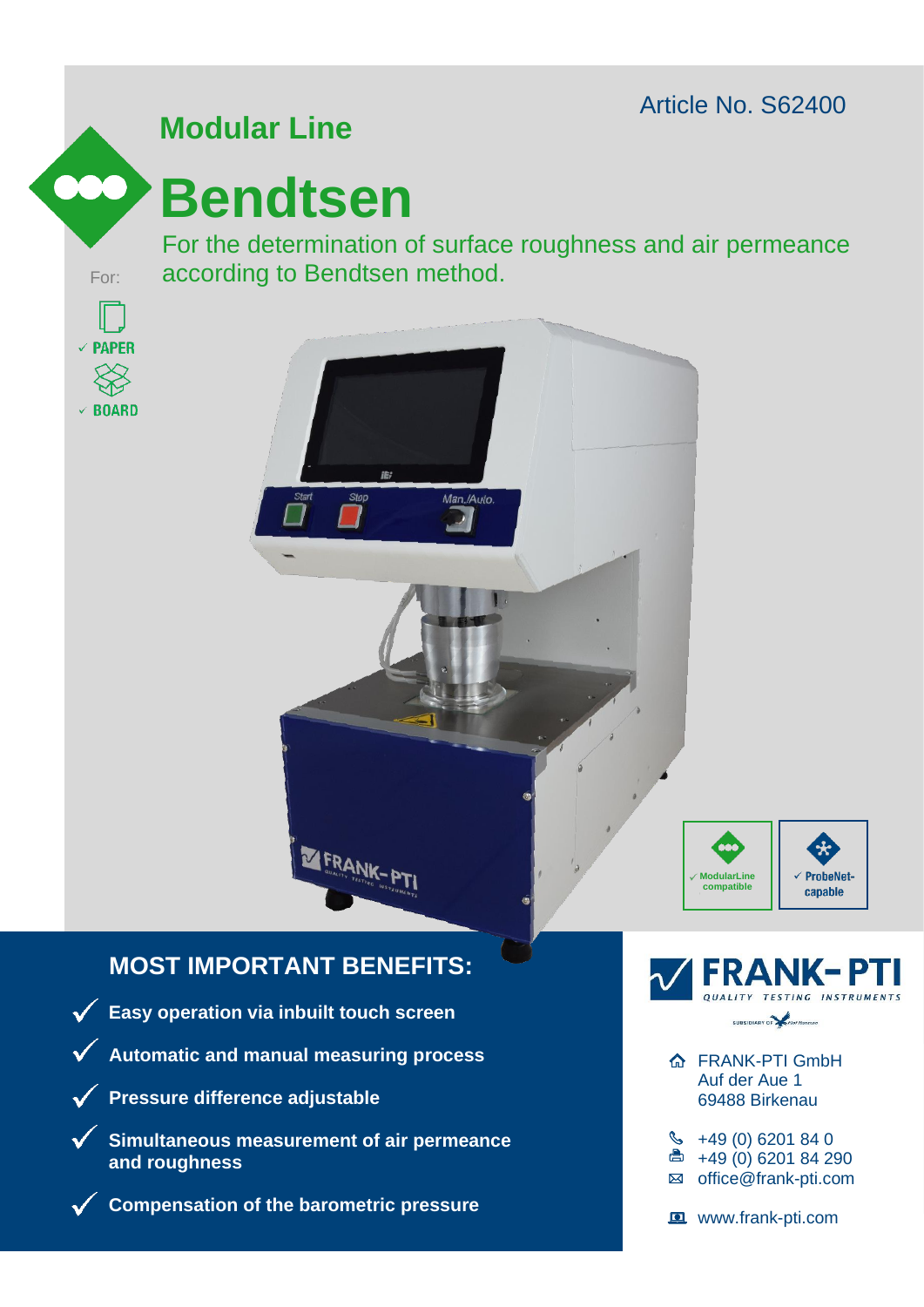## Article No. S62400

## PRODUCT DESCRIPTION

The Bendtsen measurement process is specified both for surface roughness and air permeability. It works according to the air leak method with preset pressure differentials. The ModularLine Bendtsen testing device is available in various different variant models. According to configuration the roughness of the upper surface and / or the lower surface as well as the air permeability can be measured.

A device can therefore contain up to three measurement units, each equipped with a closed measurement and regulation system and the latest generation of sensors. Barometric pressure compensation gives you the most accurate results and reproducibility. The results can be displayed in ml/min or μm/Pa\*s as required. Calculation according to Gurley is also possible.

### TEST DESCRIPTION

After inserting the sample and the start of the test sequence, the roughness or air permeance measurement head is automatically placed on the sample and measurement is started. Automated positioning of the head almost rules out inaccuracies of measurement due to outside influence.

Depending on the selected measurement pressure a pressure difference of 0.74, 1.47 or 2.20 kPa is created and the throughflow between measurement blade and sample is measured. The air permeability is determined using the same technique, where the airflow through the sample is measured. The same selectable pressure regulation bands apply here.



Bendtsen with 1 measuring head, air permeability

## TECHNICAL DATA

#### DEVICE / INSTRUMENT

- Ease of use due to big touch screen
- Separate start and stop buttons
- Compensation of barometric air pressure
- Measuring range 25-5000 ml/min standard
- (depending on sensor)
- Measurement time: 10s (after pressure is reached)
- Difference pressure adjustable: 0.74 kPa, 1.47 kPa, 2.20 kPa
- Compatible ProbNet
- $\bullet$  Can be used as ModularLine Module

Protection class: 2 Protection degree: IP44

#### APPLICABLE STANDARDS

| ISO 8791-2                | roughness / smoothness |
|---------------------------|------------------------|
| ISO 5636-1/-3             | air permeance          |
| <b>DIN 53108</b>          | roughness (replaced)   |
| *more standards available |                        |

#### MEASURING

| Dwelling pressure:                                 | Dead weight of the measuring head<br>roughness 267g                                                         |
|----------------------------------------------------|-------------------------------------------------------------------------------------------------------------|
| Measuring range:                                   | Depending on sensor: 25-5000<br>standard                                                                    |
| <b>Measuring time:</b>                             | From reaching the measuring<br>pressure: 10 s                                                               |
| Selectable measuring<br>pressure:                  | 0,74 / 1,47 / 2,20 kPa                                                                                      |
| <b>Measuring accuracy</b><br>Pressure difference:  | Depending on sensor                                                                                         |
| Flow rate:                                         | +-0,005kPa linear<br>+-0,5% of final value                                                                  |
| Roughness<br>measuring blade:<br>Porosity          | Ø 31,5mm 150 µm                                                                                             |
| measuring area:                                    | $10cm2 + 0.2cm2$                                                                                            |
| <b>Results:</b>                                    | Air permeability P [µm/Ps]<br>Air permeability V [ml/min]<br>Roughness [ml/min]<br>Gurley [s] (Calculated)  |
| Statistics:                                        | <b>Mean values</b><br><b>Standard deviation</b><br>Coefficient of variation<br>Min. and max. of test series |
| Connections                                        |                                                                                                             |
| Power:<br>Consumption<br>Water:<br>Compressed air: | 230V / 50-60Hz<br><80 W<br>No<br>6 bar<br><b>Connector for hose</b><br>6mm                                  |
| <b>DATA</b>                                        |                                                                                                             |
| <b>RS232:</b><br>Ethernet:                         | Data output<br>Data output. / MQTT                                                                          |

USB: Updates / Service